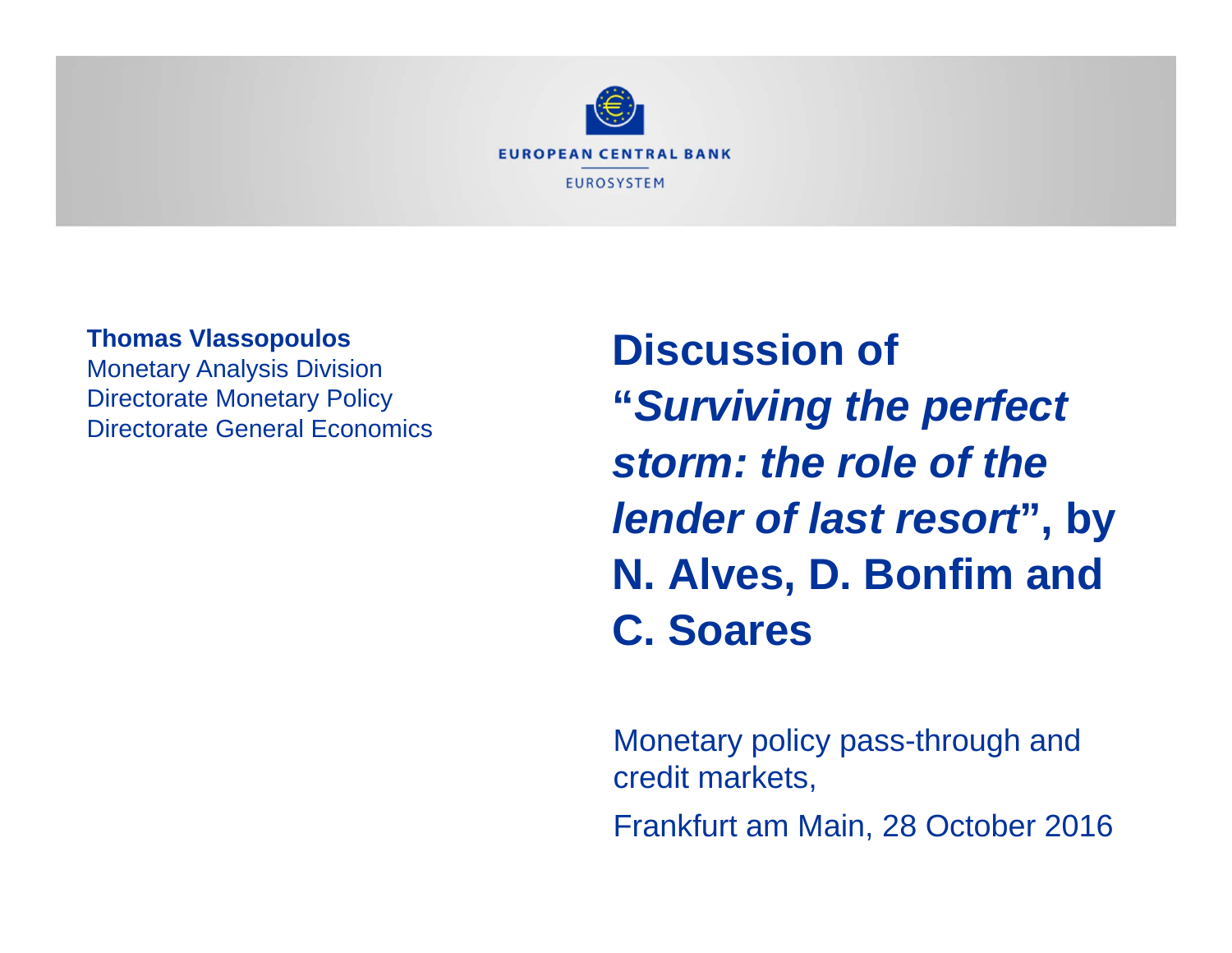## **Overview**

- $\bullet$  Paper contributes to an underdeveloped but important part of the empirical banking literature: **role of lender of last resort**
- $\bullet$  Paper controls for credit demand very carefully by deploying an impressive dataset of **bank-firm level lending relationships**, matched with bank and firm characteristics
- $\bullet$  **Rich analysis**: three distinct empirical exercises and extensive testing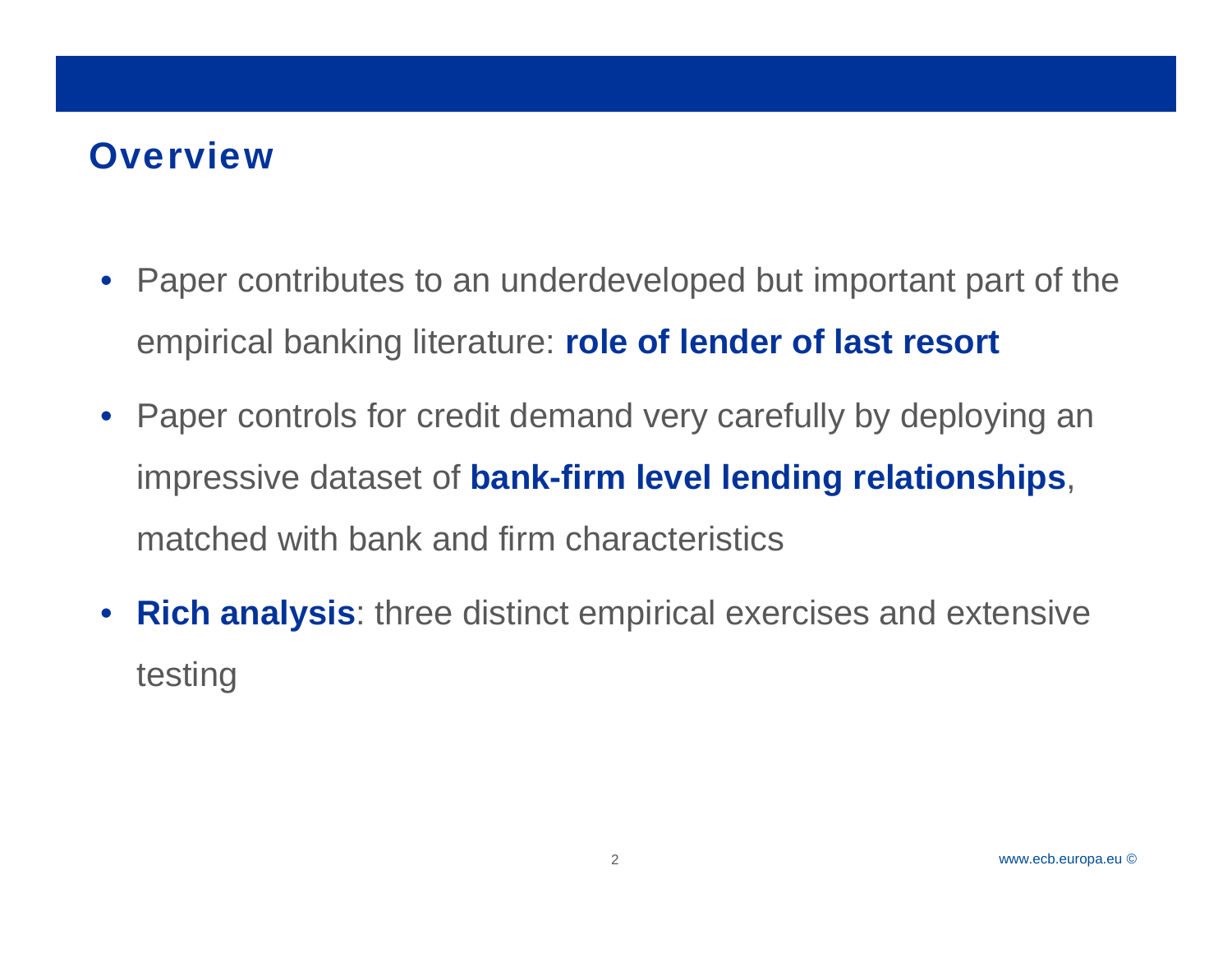**Drivers of the increase in Portuguese banks' recourse to borrowing from the Eurosystem** *(EUR bn)*

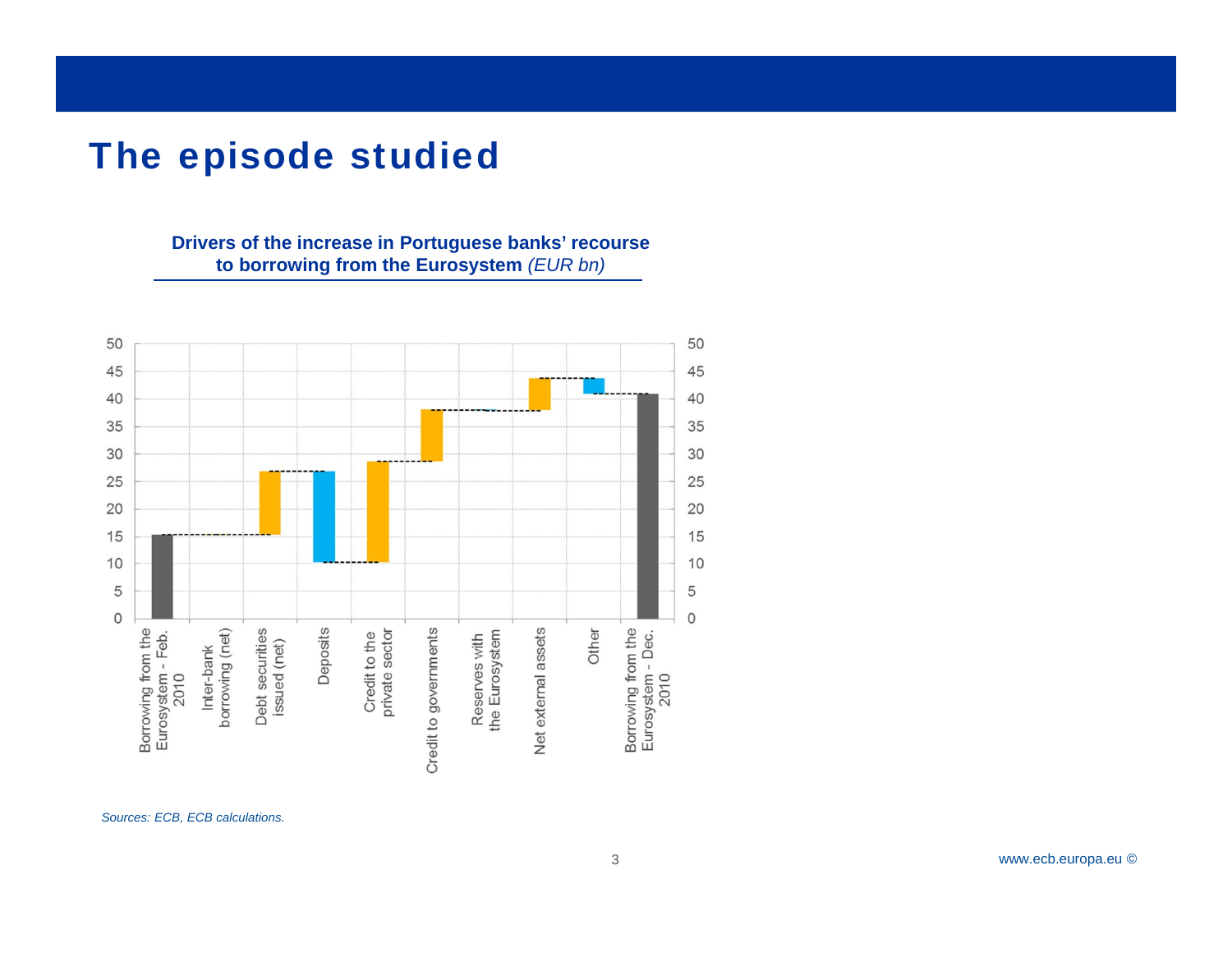**Drivers of the increase in Portuguese banks' recourse to borrowing from the Eurosystem** *(EUR bn)*



• Reversal of wholesale funding was addressed by borrowing from Eurosystem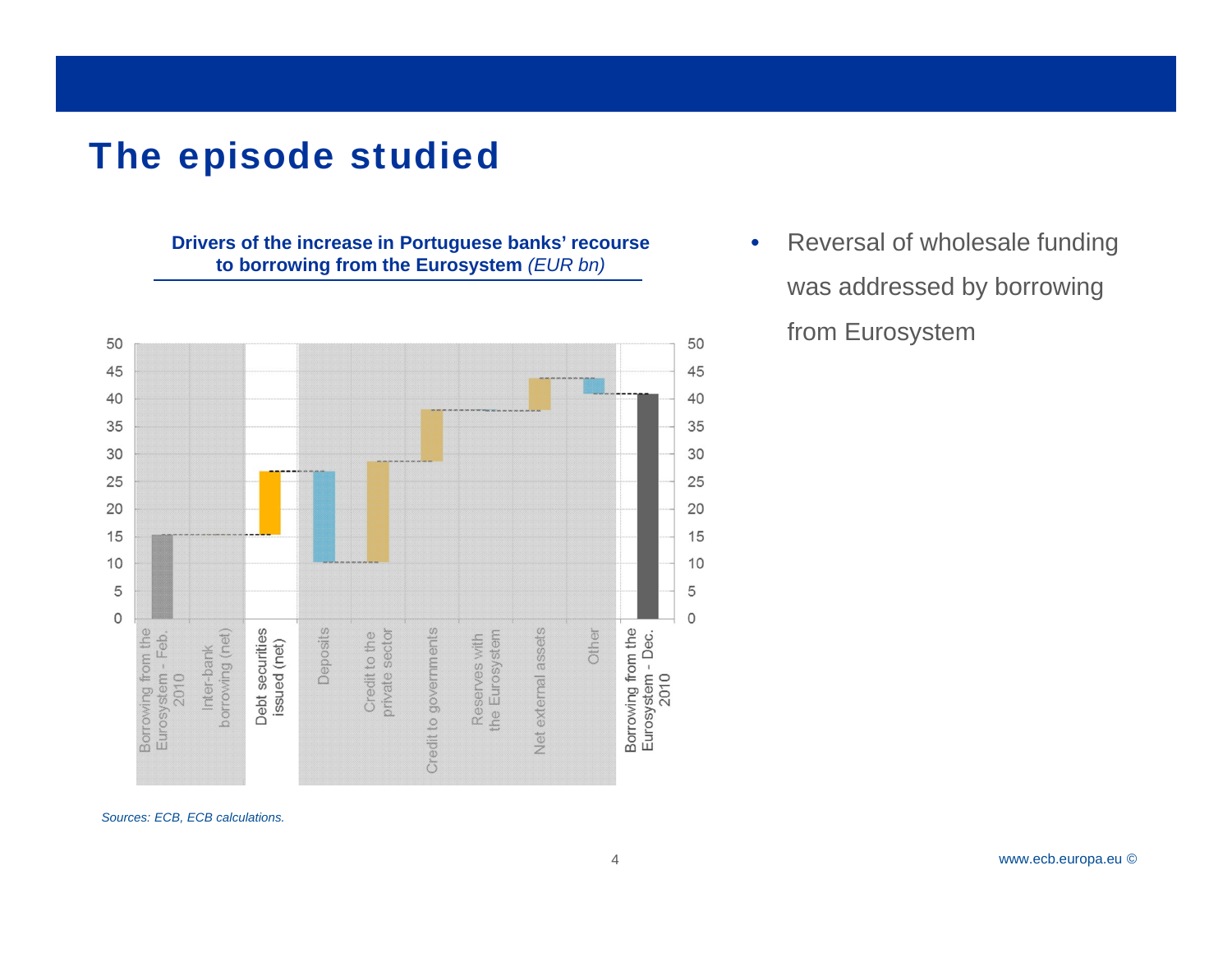**Drivers of the increase in Portuguese banks' recourse to borrowing from the Eurosystem** *(EUR bn)*



- • Reversal of wholesale funding was addressed by borrowing from Eurosystem
- • Meanwhile credit flows continued (*as deposits stayed in the system)*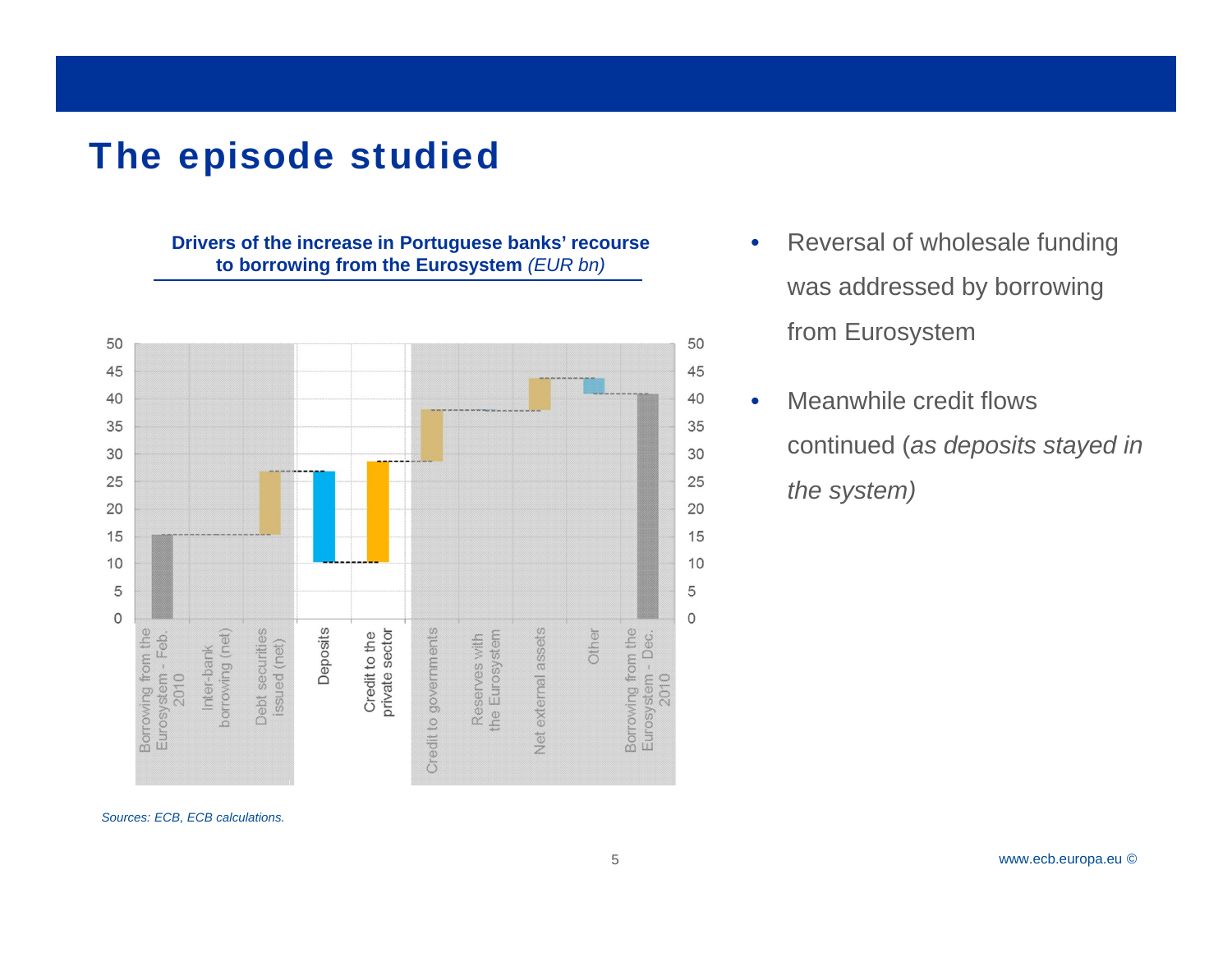**Drivers of the increase in Portuguese banks' recourse to borrowing from the Eurosystem** *(EUR bn)*



- • Reversal of wholesale funding was addressed by borrowing from Eurosystem
- • Meanwhile credit flows continued (*as deposits stayed in the system)*
- • Availability of Eurosystem funding also allowed an expansion of government bond portfolios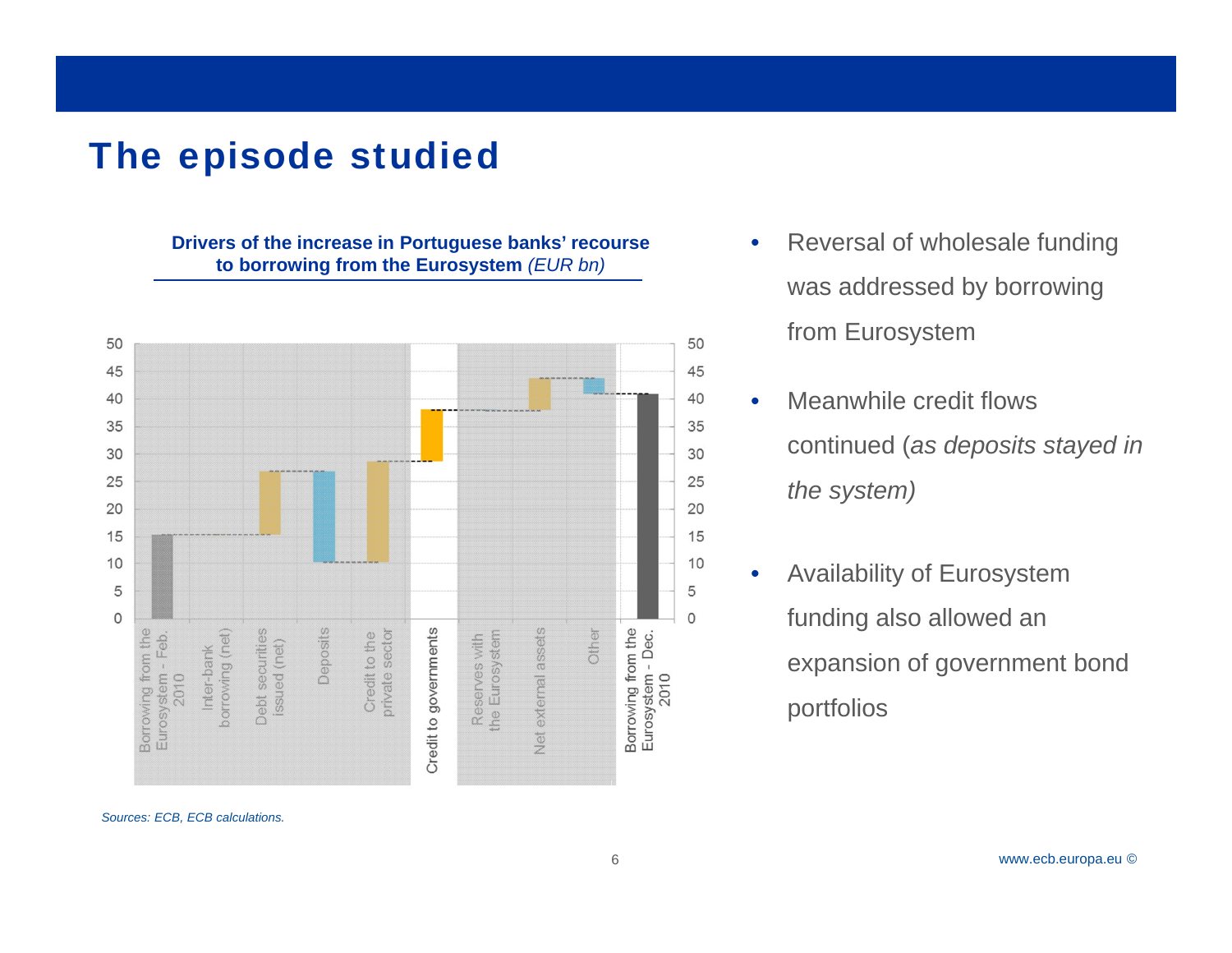**Drivers of the increase in Portuguese banks' recourse to borrowing from the Eurosystem** *(EUR bn)*



- $\bullet$  Reversal of wholesale funding was addressed by borrowing from Eurosystem
- • Meanwhile credit flows continued (*as deposits stayed in the system)*
- $\bullet$  Availability of Eurosystem funding also allowed an expansion of government bond portfolios

#### **How to test this narrative empirically?**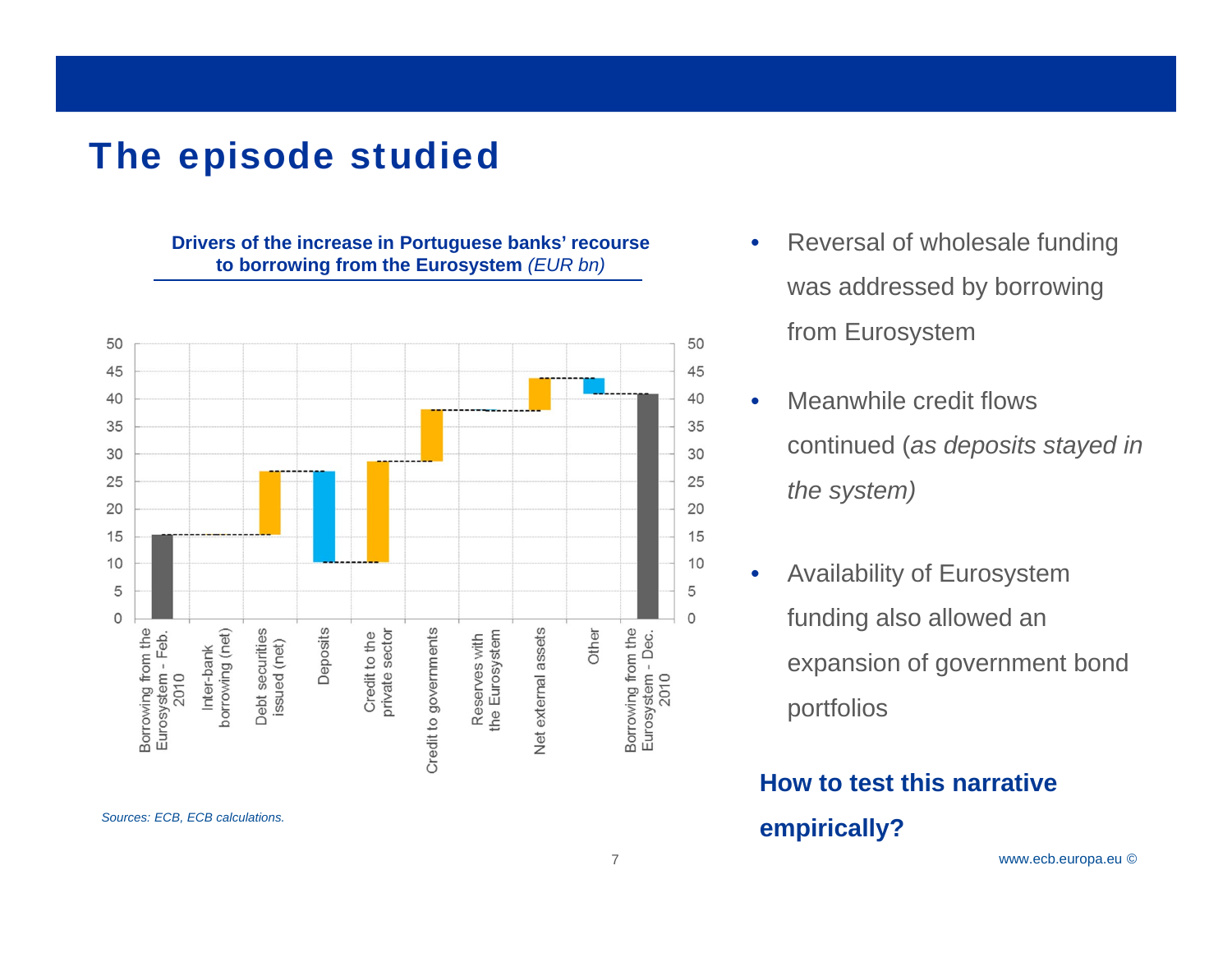# The inherent analytical difficulties of this episode

- $\bullet$  Cross-sectional heterogeneity only in the intensive margin of "treatment" (recourse to Eurosystem borrowing), not in the extensive one: **no "control group"**
- Intensity of "treatment" not random: likely **determined by the size of the wholesale funding shock**

### **Standard econometrics of treatment effects**

**are difficult to apply**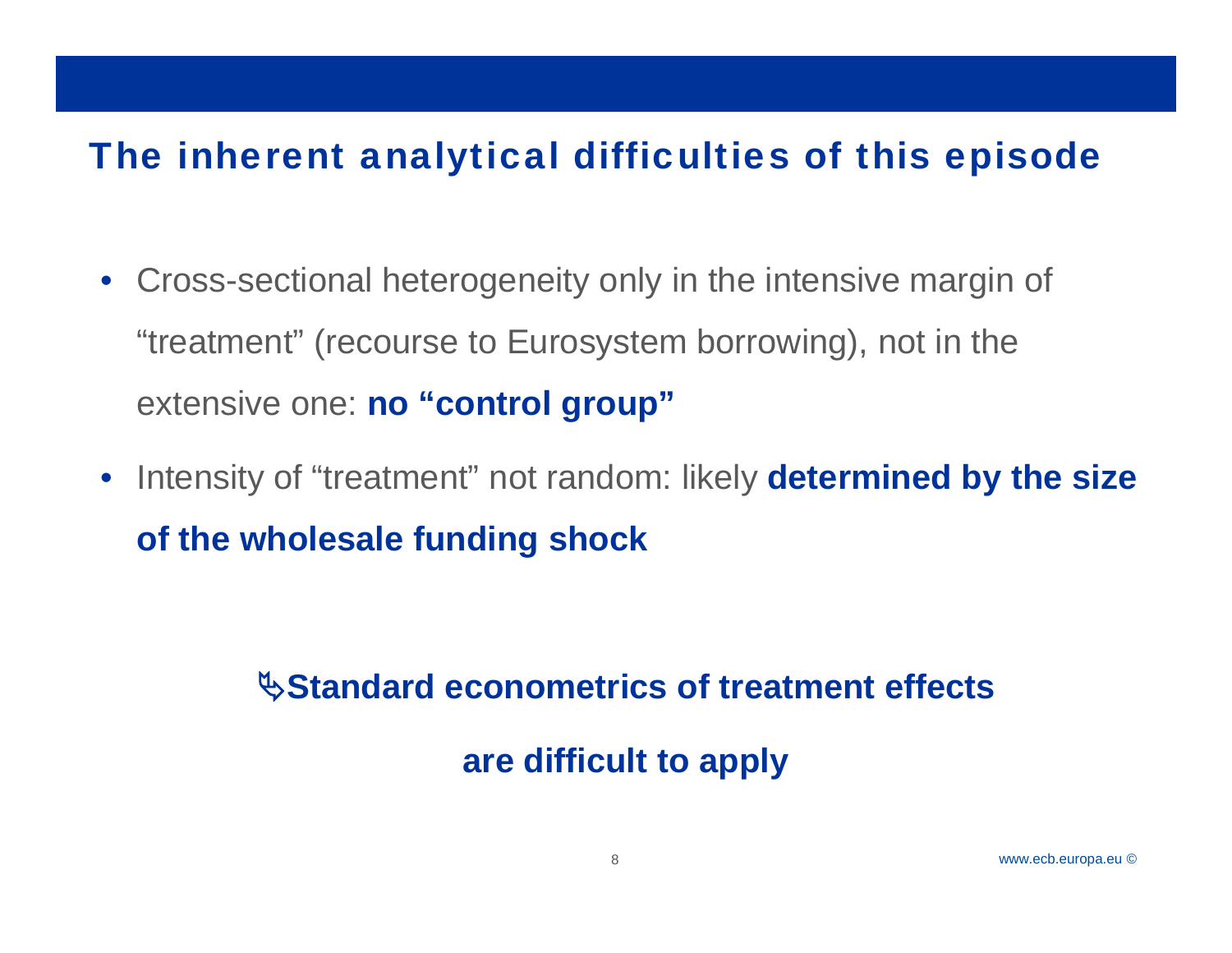# The strategy adopted in the paper

 $\bullet$ Estimate cross-sectional regressions of the following type:

 $\Delta loan_{i iT} = c + \alpha_i + \beta \Delta ECB\_funding_{i T-4} + \delta X_{T-9} + \varepsilon_{ij T}$ 

- If  $\beta$  is not significant, conclude that ECB lending successful in avoiding a collapse in the Portuguese credit market
	- $-$  ∆ $\emph{loan}_{ijT}$  not necessarily the most obvious candidate: loans are illiquid assets  $\rightarrow$  Try more liquid asset classes such as securities?
	- ∆ECB\_ $funding_{j\ T-4}$  depends on the size of the funding shock  $\blacktriangleright$  Use the size of the shock directly?
	- –Other movements can neutralise the correlation:

## **Is lack of significance of**  $\beta$  **enough?**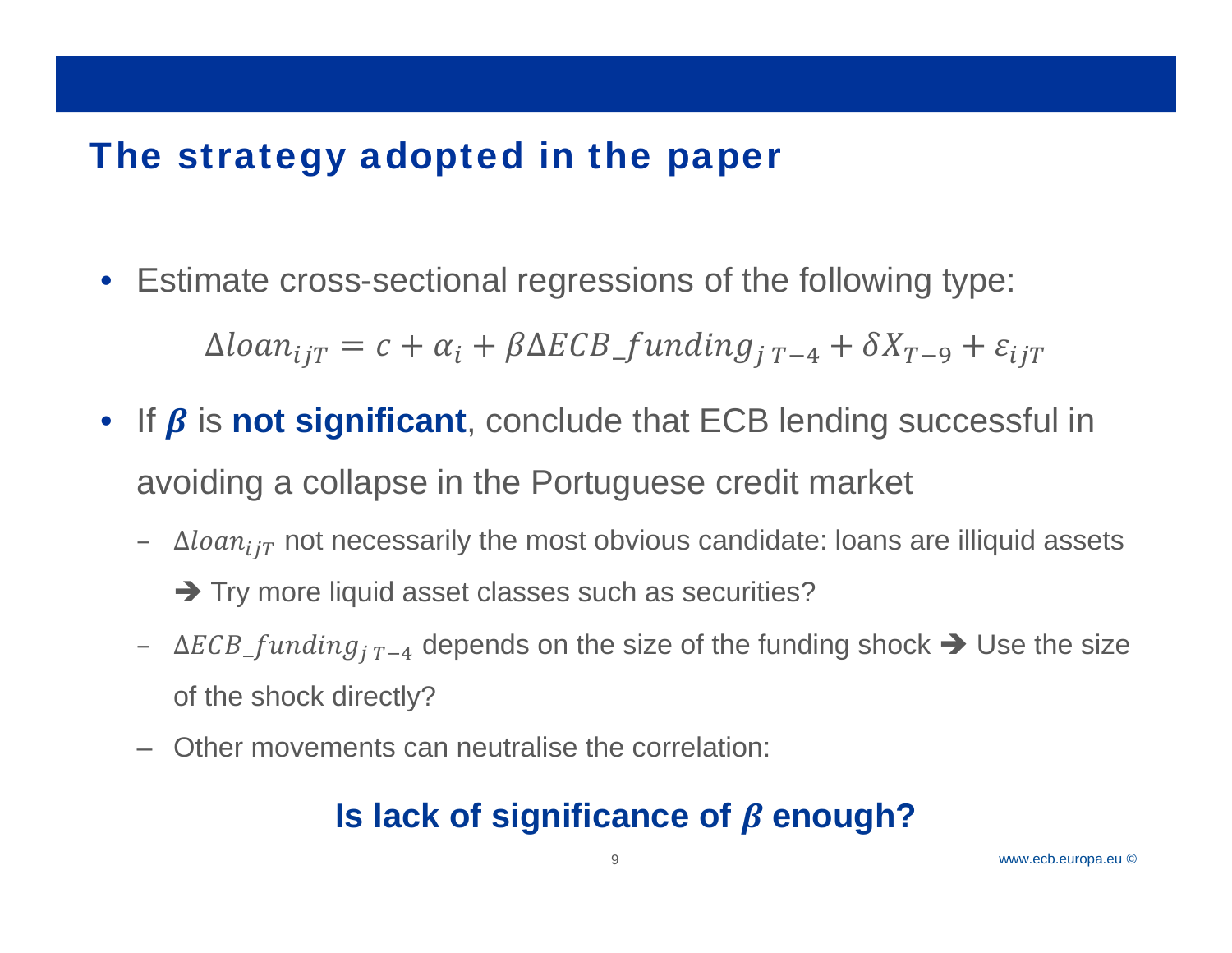## Observational equivalence

#### **Drivers of the increase in Portuguese banks' recourse to borrowing from the Eurosystem** *(EUR bn)*

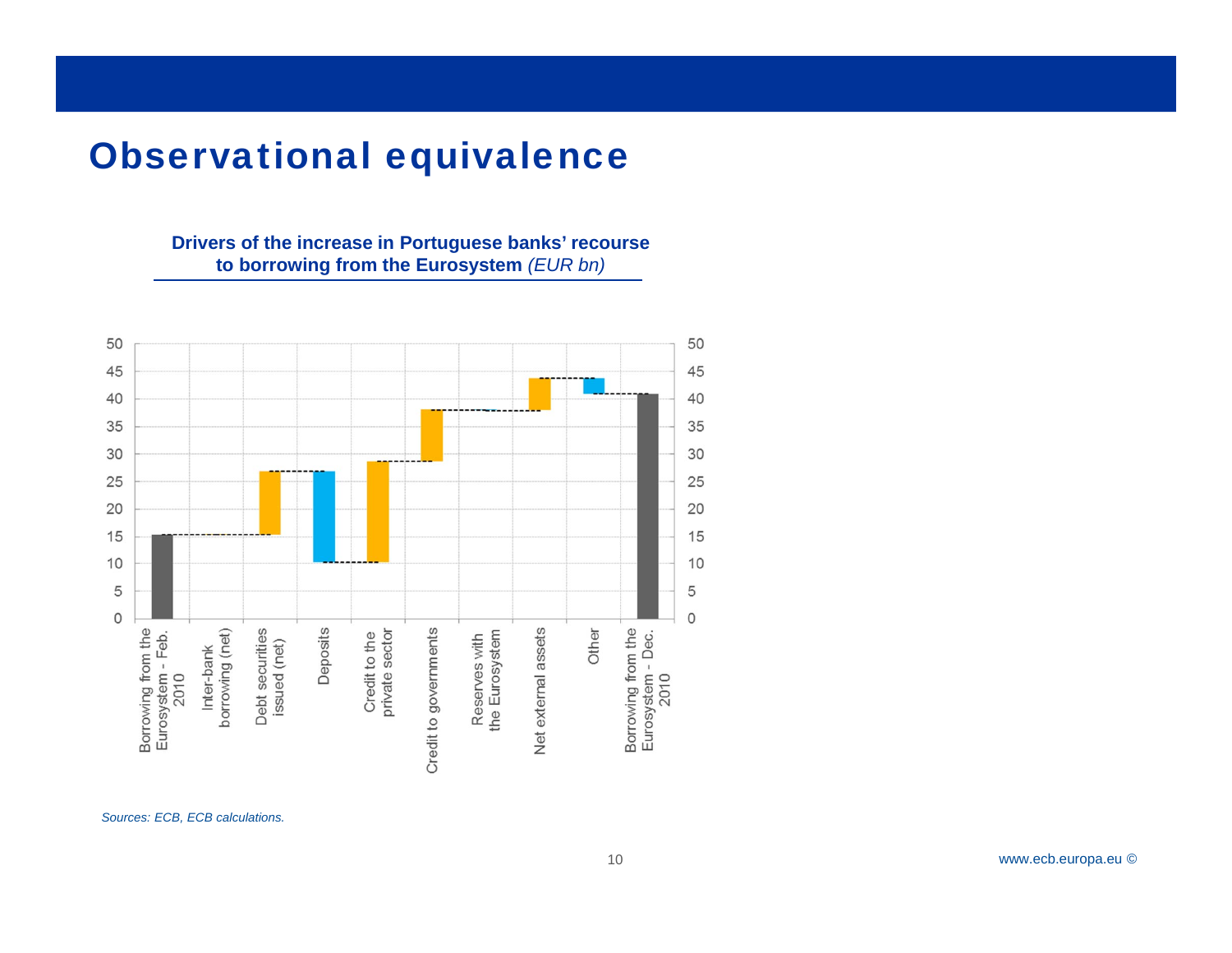### Observational equivalence





• If Eurosystem borrowing offsets the funding shock  $\rightarrow$  shock and lending are unrelated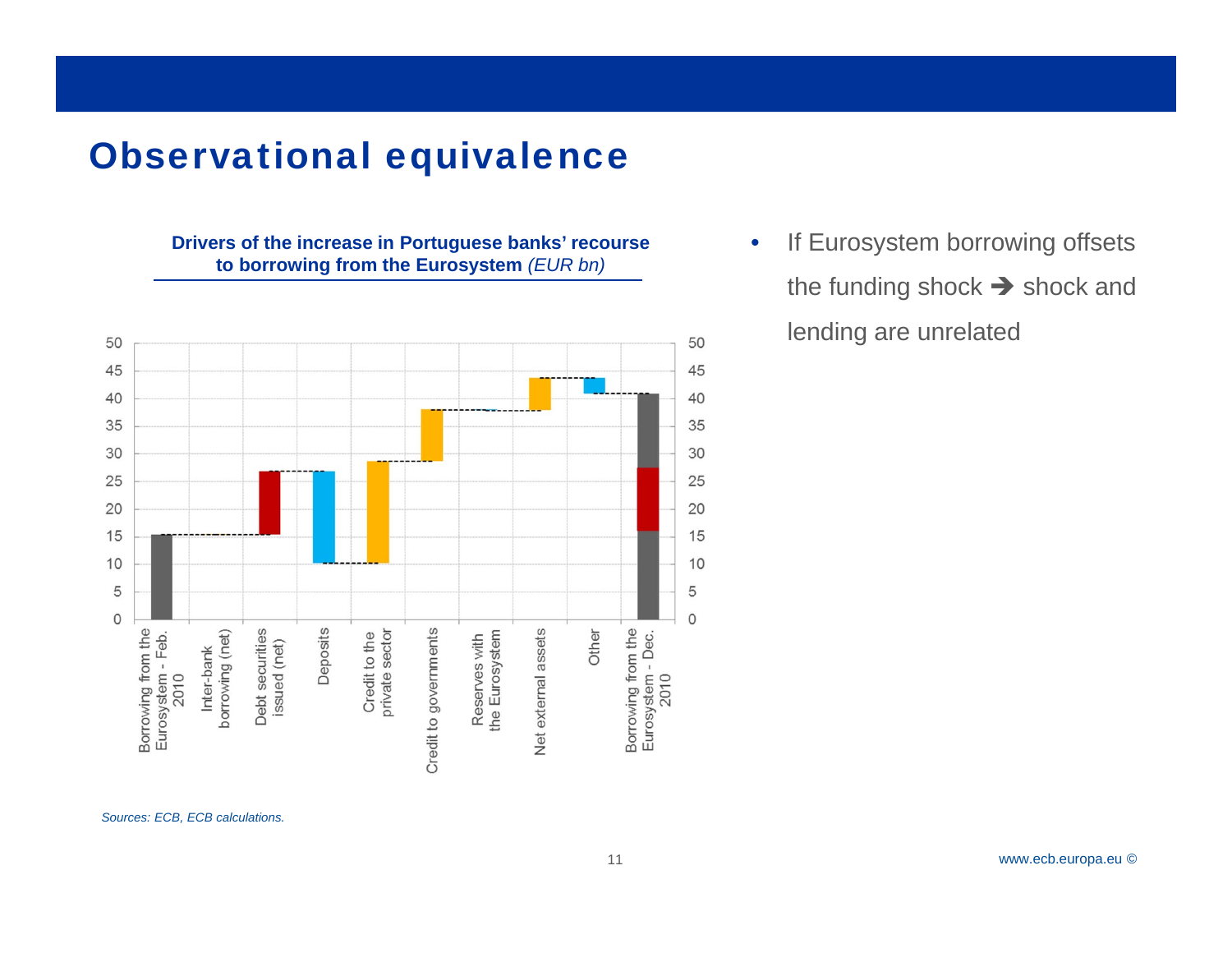### Observational equivalence

**Drivers of the increase in Portuguese banks' recourse to borrowing from the Eurosystem** *(EUR bn)*



• If Eurosystem borrowing offsets the funding shock  $\rightarrow$  shock and lending are unrelated

But…

 $\bullet$  If another adjustment offsets the funding shock  $\rightarrow$  again shock and lending are unrelated

#### **Can the two be distinguished?**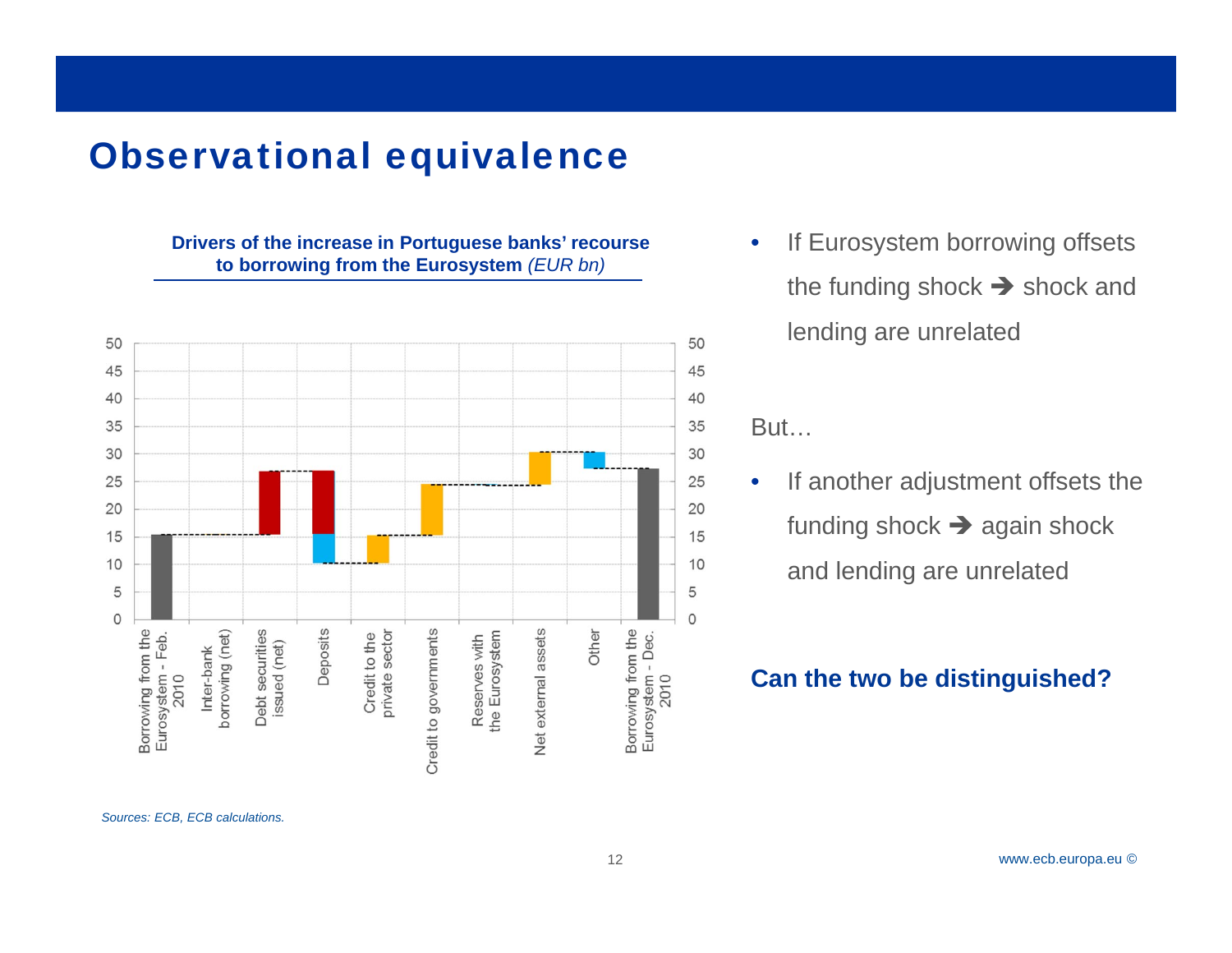# Another approach?

- $\bullet$  Exploit exogenous limits in the recourse to Eurosystem operations: **collateral availability**
- $\bullet$ Define "collateral constrained" banks as those with low buffer
- $\bullet$  Check whether these banks exhibit different behaviour than nonconstrained banks
- Need sufficient number of constrained banks!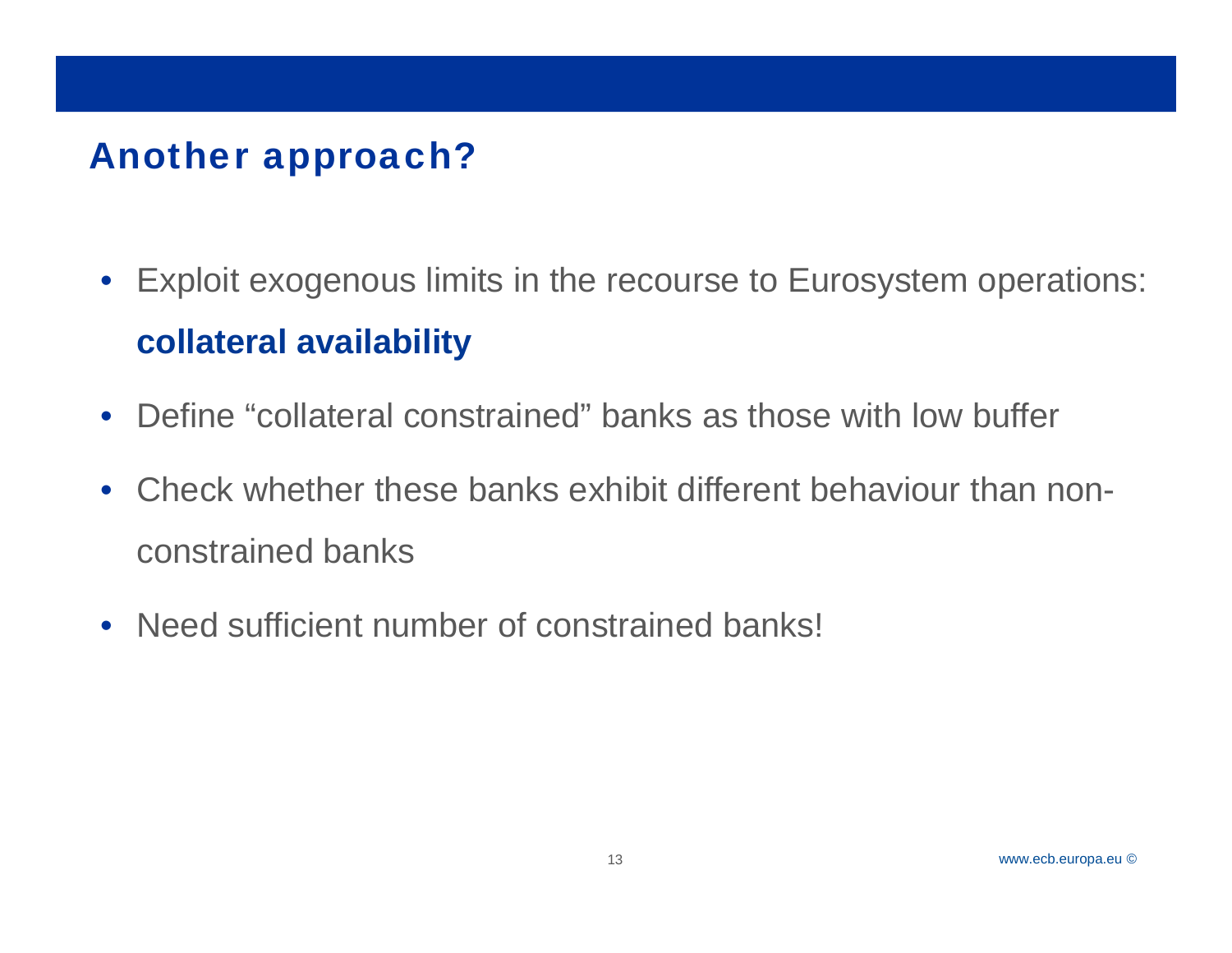### External validity

#### **Portuguese banks' borrowing from the Eurosystem** *(EUR bn)*



#### **Drivers of the increase in Portuguese banks' recourse to borrowing from the Eurosystem in March – December 2010** *(EUR bn)*



*Source: ECB.*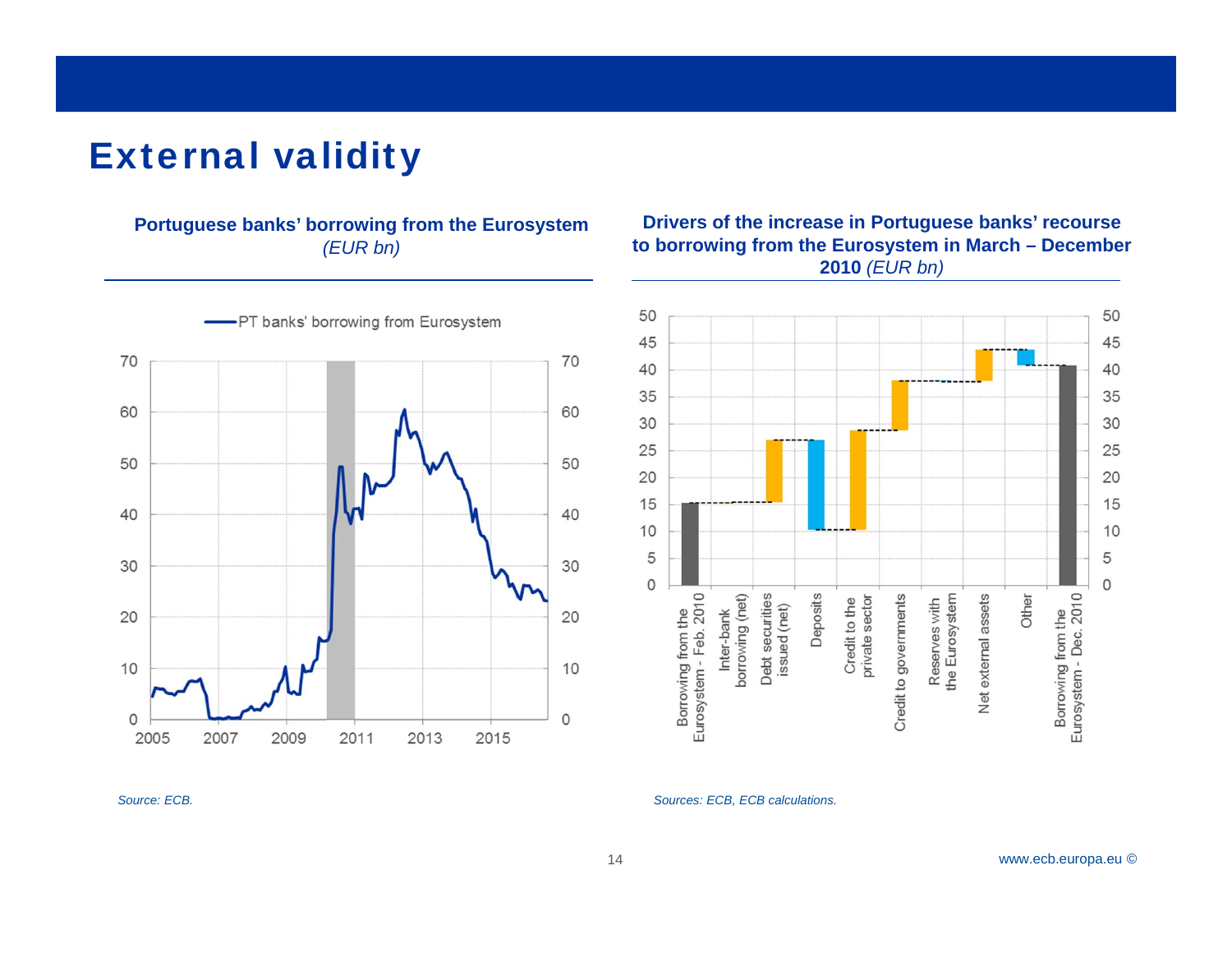## External validity

#### **Portuguese banks' borrowing from the Eurosystem** *(EUR bn)*



#### **Drivers of the increase in Portuguese banks' recourse to borrowing from the Eurosystem in December 2010 – June 2012** *(EUR bn)*



*Source: ECB.*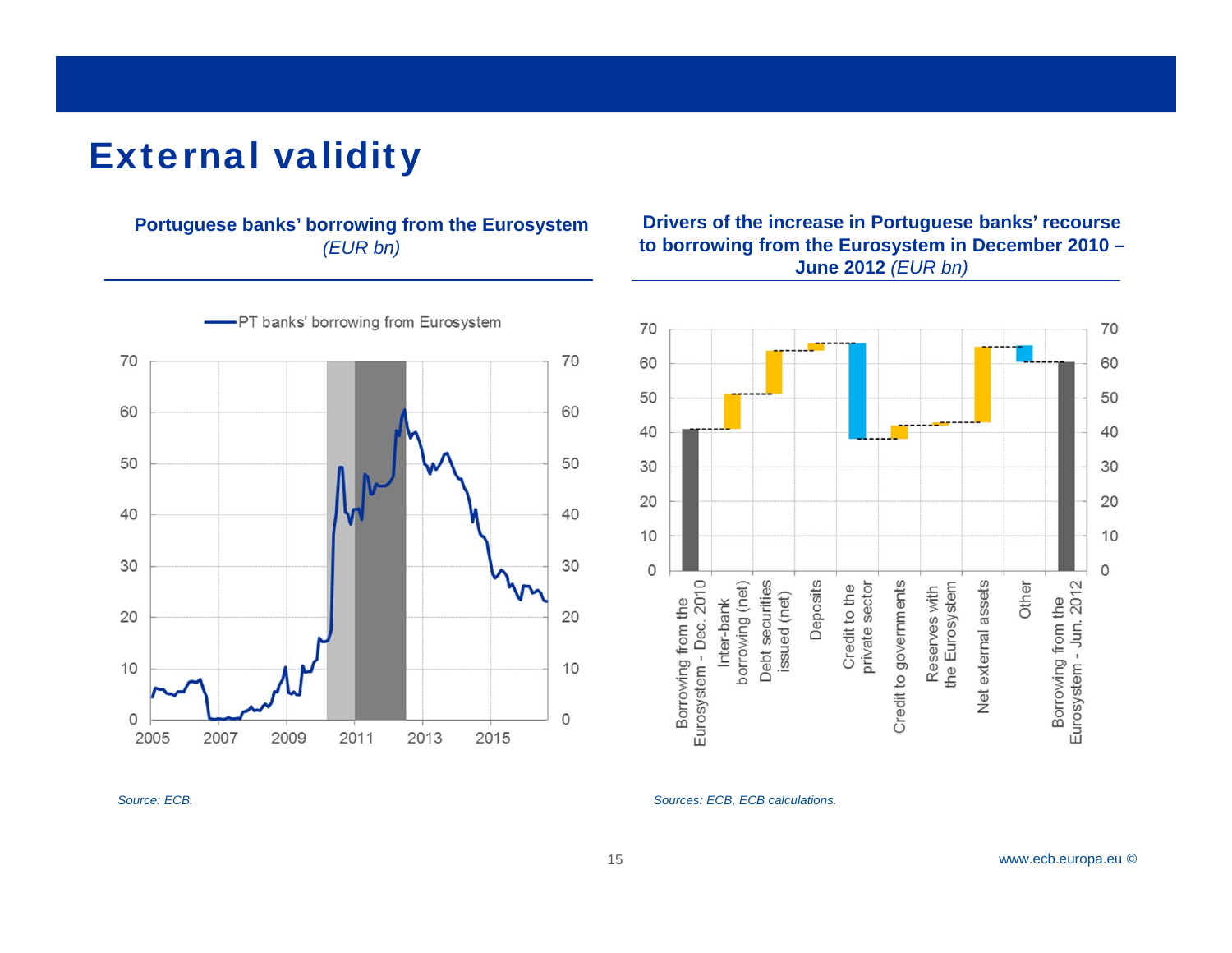## The counterfactual analysis

•Bank-level panel regressions:

 $Loan_{it} = c + \alpha_i + \beta_1$  securities<sub>it-3</sub> +  $\beta_2 X_{it-12}$  +  $\beta_3$  trend<sub>t</sub> +  $\varepsilon_{it}$  $Loan_{it} = c + \alpha_i + \beta_1$  (securities<sub>it-3</sub> + ECB<sub>it-3</sub>) +  $\beta_2 X_{it-12}$  +  $\beta_3$ trend<sub>t</sub> +  $\varepsilon_{it}$ Pre-crisis:**0.480\*\*\***2010-2011: **-0.110\***

- Result not in line with hypothesis (controls for demand? time period issue?)
- Estimated in levels: endogeneity? driven by size?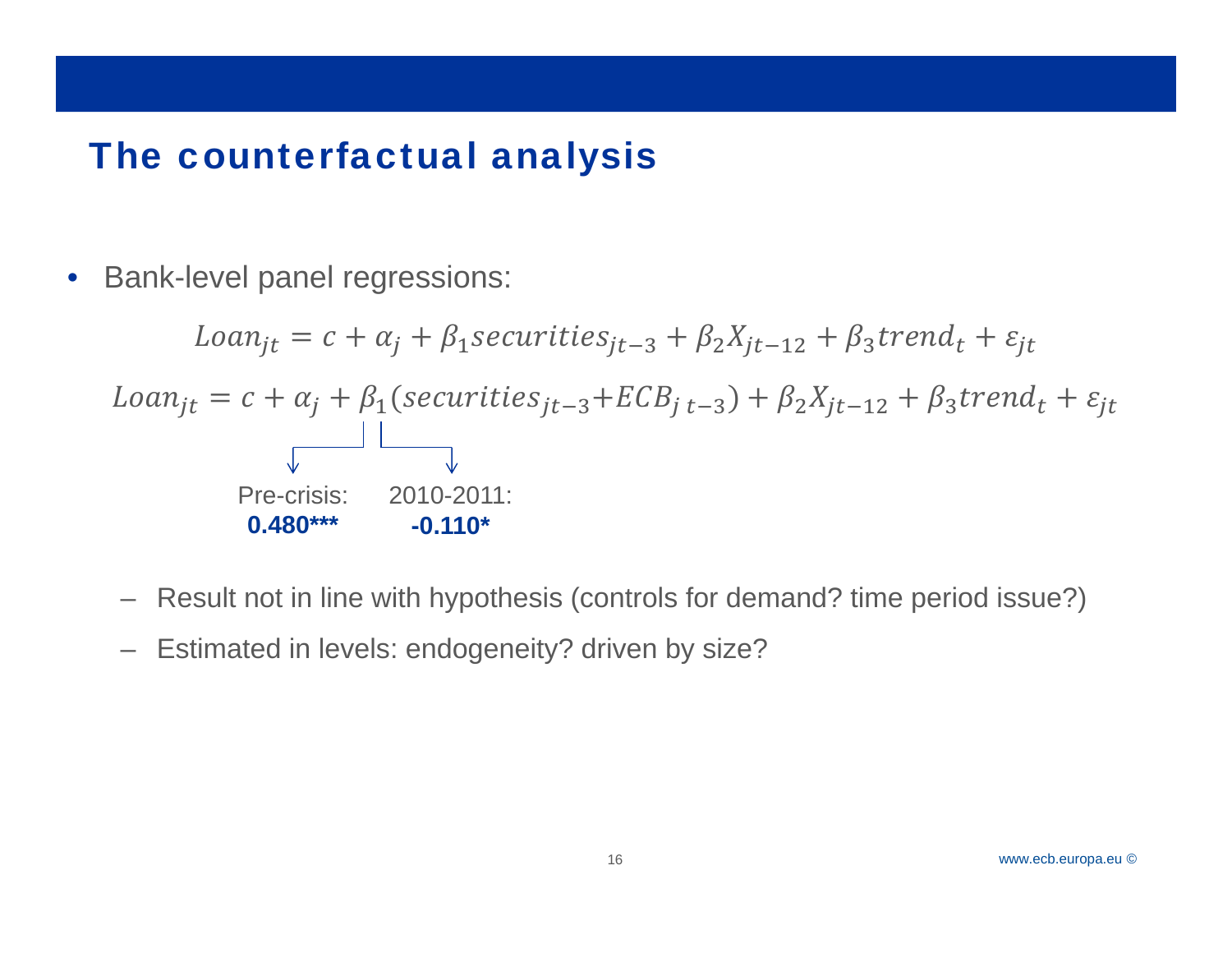# Sovereign bond purchases and the financial repression hypothesis

- •Again estimated in levels
- • Significant positive coefficient on borrowing from ECB interpreted as evidence of financial repression
- Another interpretation is possible:

*"At this point the bankers can tell themselves: officially these assets are safe, and if not, then we will be bankrupt anyway, so why not borrow more and invest more to earn even greater profits in the likely event that all the worriers are wrong.[...] We have seen such a process unfolding [...] for sovereign debt in the euro zone."*  Myerson (2014)

- Andreeva and Vlassopoulos (2016) provide evidence for the euro area
- $\bullet$  Differentiation along other dimensions required for identification:
	- Bank ownership, e.g. Becker & Ivashina (2014), Altavilla et al. (2016)
	- Bank "riskiness", e.g. Acharya & Steffen (2015)